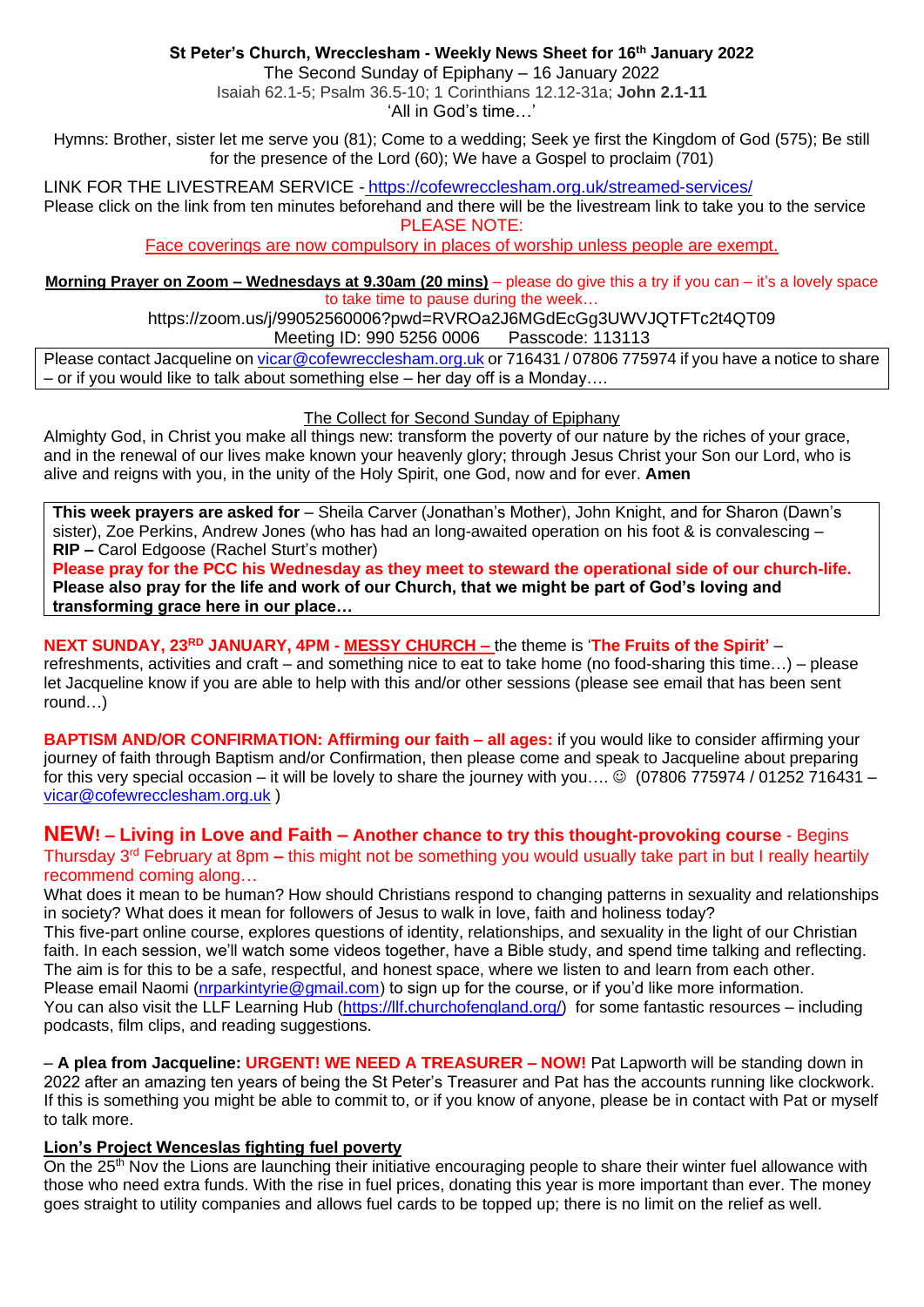If you know anyone in need, please refer them to the Lions, a referral can come from any organisation. Attached is the application form for referring someone. For more details: [https://www.lionsgiving.co.uk/Appeal/farnhamwenceslas](https://emea01.safelinks.protection.outlook.com/?url=https%3A%2F%2Fwww.lionsgiving.co.uk%2FAppeal%2Ffarnhamwenceslas&data=04%7C01%7C%7C670ac8773ce941dc31c808d9ae5c7915%7C84df9e7fe9f640afb435aaaaaaaaaaaa%7C1%7C0%7C637732534462155920%7CUnknown%7CTWFpbGZsb3d8eyJWIjoiMC4wLjAwMDAiLCJQIjoiV2luMzIiLCJBTiI6Ik1haWwiLCJXVCI6Mn0%3D%7C3000&sdata=jYT55VrvJZ%2FRUdhMQwgg2DCNmThy7EdE8MyPg1JZd9o%3D&reserved=0)

**COLLECTING BOX FOR USED STAMPS –** The box is at the back of the Church in aid of the RNIB and Wendy will send them of in the New Year – thank you, Wendy!

**Moira Davies has written a most interesting book – 'Boundstone in the 1960s –** this is available for £2 which will be donated to charity (apologies, I can't remember which one – I will confirm next week...)

WRECCLESHAM OVER 60'S – On 2<sup>nd</sup> and 4<sup>th</sup> Tuesdays of each month @ 1.30pm – a lovely group meet at the Leverton Hall – please pick up a leaflet for information….

## **Thank you**

- To those who have helped with services today & supplied refreshments very much appreciated and valued
- Thank you especially to Pat Lapworth this week as regular and end-of-year finance figures are prepared for the PCC meeting on Wednesday – to Naomi for preparing the papers and agenda - and thank you to all PCC members for their time and faithful commitment to the life of St Peter's church.
- To Vanda, Steven and Ian our outside techy expert for managing to find the cause of the problem with our system and for getting things up and running again – and especially to Vanda and John Bolton who stayed behind last Sunday and came in during the week on a few occasions in an endeavour to solve the mystery – hugely appreciated!

#### REMINDER – A short version of **Daily Prayer is available on the Church of England Website and as an App.** <https://www.churchofengland.org/prayer-and-worship/join-us-service-daily-prayer> [Download Time To Pray app](https://www.chpublishing.co.uk/apps/time-to-pray)  [Access the text online](https://www.churchofengland.org/prayer-and-worship/join-us-in-daily-prayer/prayer-during-day-contemporary-Saturday-30-January-2021)

## **Farnham Foodbank** – THE BASKET IS NOW LOCATED AT THE CHURCH!

- **Please only donate long-life goods – fresh and perishable goods cannot be accepted –** thank you for all that you contribute
- Please continue to put donations in the basket at St Peter's, and Lizzy Hendry & Stephanie Robinson will kindly be taking the food to the Foodbank. **Jacqueline holds Foodbank vouchers** - please contact her if you or anyone you know would benefit.

St Peter's WhatsApp Group – a lovely way to share little bits and pieces of our daily lives and thoughts – Please be in touch with Jacqueline 07806 775974 or [vicar@cofewrecclesham.org.uk](mailto:vicar@cofewrecclesham.org.uk) who can pass your details to Naomi....

Schroder Trust - Funding is available from the Schroder Trust for Wrecclesham residents and organisations who are in need of assistance – please speak to Rob Durrant, Rev Jacqueline or Jack Crawford for further information and Farnham Town Council for the application form - [https://www.farnham.gov.uk/services/grants/the-isabella](https://www.farnham.gov.uk/services/grants/the-isabella-schroder-trust)[schroder-trust](https://www.farnham.gov.uk/services/grants/the-isabella-schroder-trust)

#### Bible Readings – Epiphany 2:

#### First Reading; **Isaiah 62.1-5**

<sup>1</sup>For Zion's sake I will not keep silent, and for Jerusalem's sake I will not rest, until her vindication shines out like the dawn, and her salvation like a burning torch. <sup>2</sup>The nations shall see your vindication, and all the kings your glory; and you shall be called by a new name that the mouth of the LORD will give. <sup>3</sup>You shall be a crown of beauty in the hand of the LORD, and a royal diadem in the hand of your God. <sup>4</sup>You shall no more be termed Forsaken, and your land shall no more be termed Desolate; but you shall be called My Delight Is in Her, and your land Married; for the LORD delights in you, and your land shall be married. <sup>5</sup>For as a young man marries a young woman, so shall your builder marry you, and as the bridegroom rejoices over the bride, so shall your God rejoice over you.